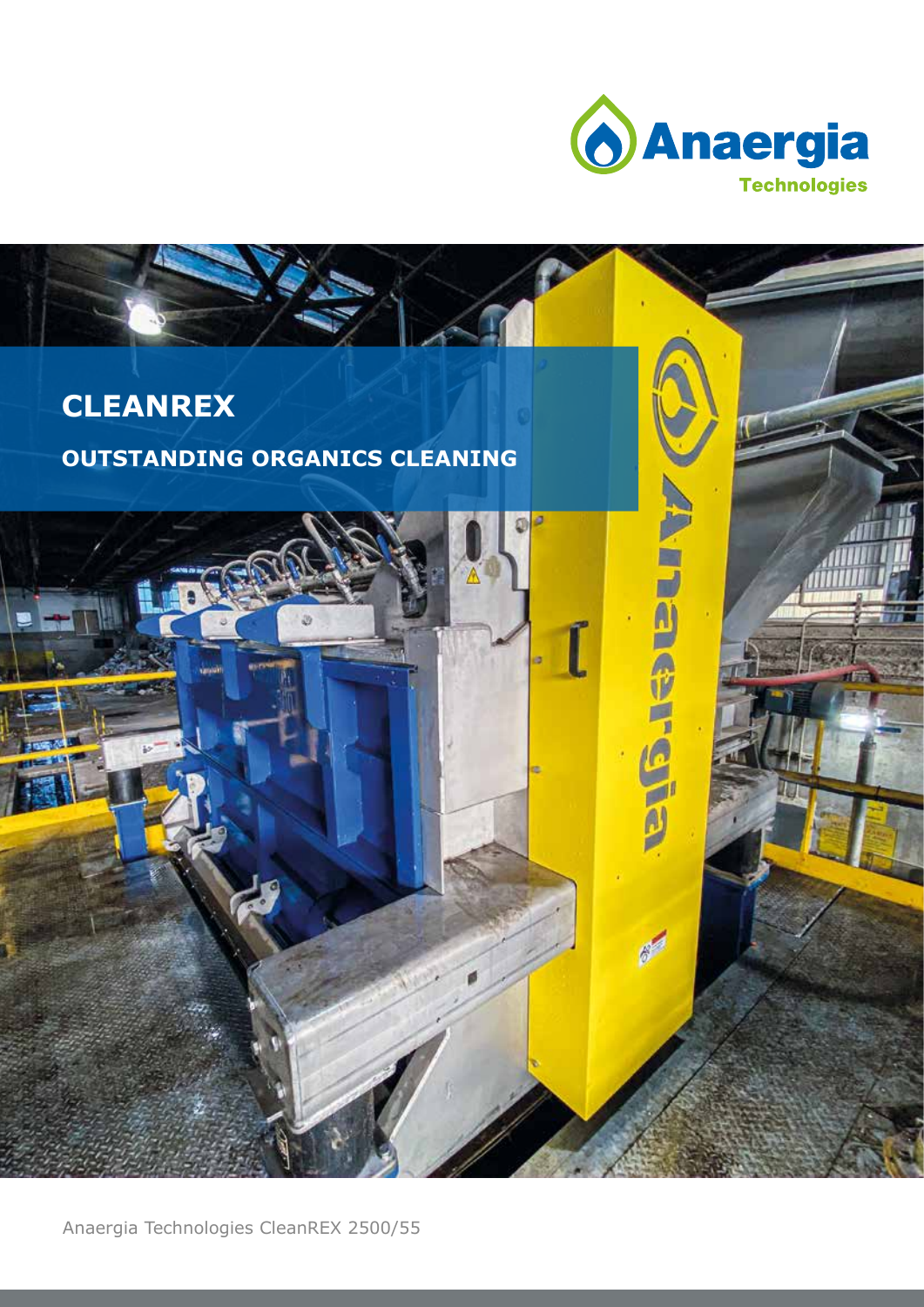## BENEFITS AT A GLANCE

### EFFICIENT AND POWERFUL FOR THE BEST CLEANING RESULTS

Our CleanREX is a dynamic cyclone that thoroughly and efficiently cleans pre-treated organic manure and slurries from a wide range of different waste flows. The innovative system achieves peak outputs of up to 30t/h\* and a total solids percentage of >25%, depending on the model and parameters of the input material.

Thanks to the intelligent, robust design of the CleanREX, small foreign objects, such as plastic, foils and inert floating material, are reliably separated from the wet organic material. The discharged organic component has a purity of >99% and enables the production of high-quality digestate. The reject component, consisting primarily of plastic, foils, wood and inert material, is clean enough to use for landfill. In addition, the maintenance work on the digester is permanently reduced.

In combination with other Anaergia Technologies preprocessing equipment such as the RIPTOR, PLATEO, KENTRO and OREX, the CleanREX shows off the full effect of its strengths and delivers perfect output material for your plant.



Maximum speeds for the best separating results

Simple adaptation of the machine parameters to the material and application

Rotor with wear-resistant Hardox paddles; interchangeable Hardox sieve inserts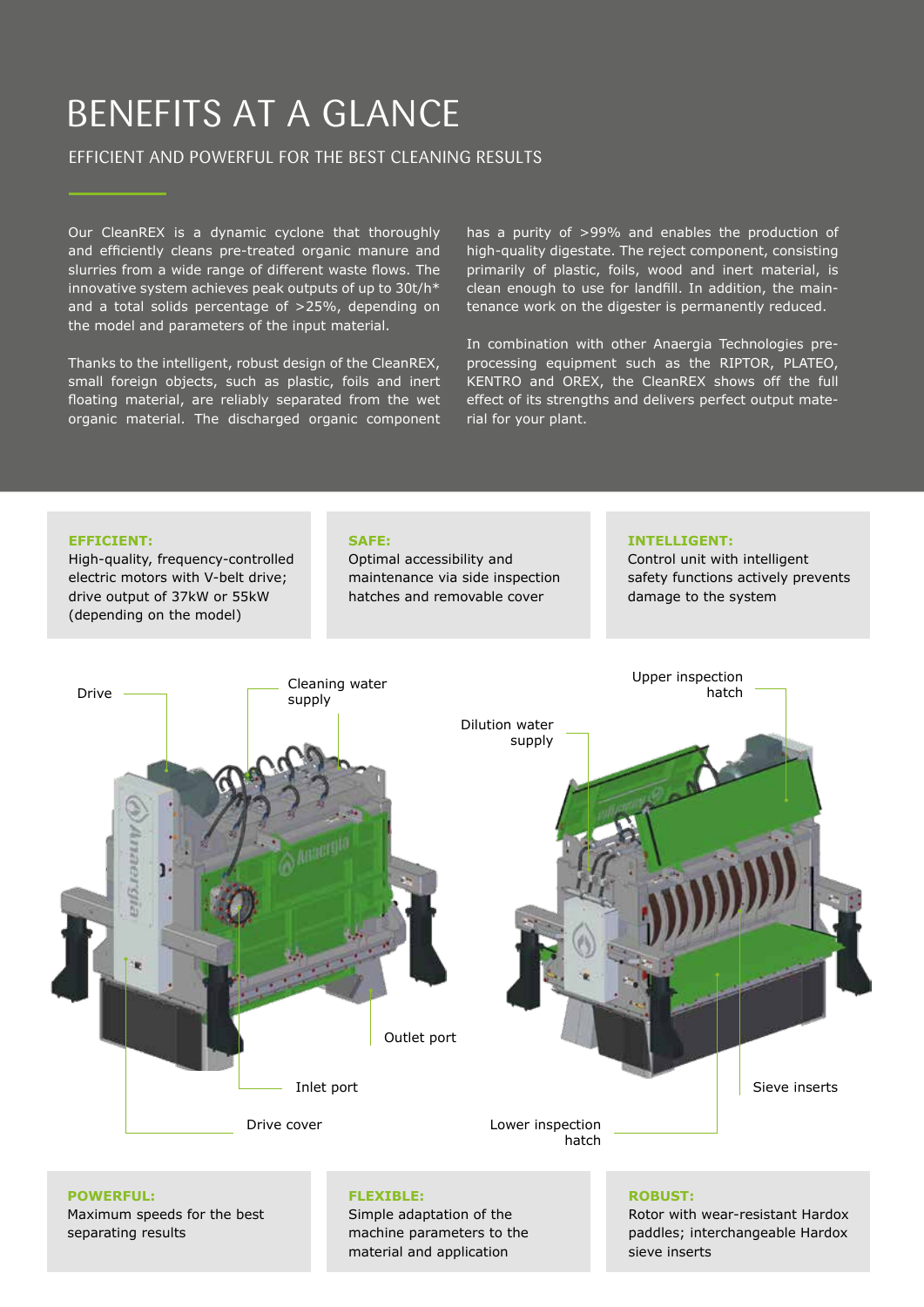# THE CLEANER

CLEAN. CLEANER. CLEANREX.



The CleanREX cleans all damp, organic materials without compromise. Whether it is processing household waste, restaurant/kitchen waste or sludge, the CleanREX provides outstanding cleaning results and guaranteed smooth operation.

#### **MAXIMUM PURITY**

- **»** Purity of >99% for floating material satisfies even the strictest composting requirements
- **»** Operation with total solids percentages of >25% and a low dilution requirement enables direct feed of the discharged organic material into the composting system or digester

#### **SAFE AND FLEXIBLE USE**

- **»** Large selection of sieve inserts enables optimal adaptation to the widest range of material parameters for maximum purity
- **»** Simple adjustment of the speed with frequency regulation
- **»** Trouble-free expandability of the system, e.g. with the Mix-Tank for regulated loading

#### **WELL-CONSIDERED DESIGN**

- **»** Balanced rotor with Hardox paddles and interchangeable Hardox sieve inserts for minimal wear
- **»** Easy replacement of the shaft without disassembly of the bearings
- **»** Integrated fan optimises the extraction of plastic, foils and fibrous material, and prevents odour development with optional recirculation of the air
- **»** Active cleaning of the sieve inserts with integrated sprinkler system for optimal organic material extraction; separation of floating material ensures not only the best quality of the organic material, but also significantly reduces the required maintenance of the digester
- **»** Main drive bearing outside of the machine for a longer service life and perfect accessibility; temperature sensors on the main bearings prevent damage to the machine

#### **LOW OPERATING AND MAINTENANCE COSTS**

- **»** Low-wear and easy-to-operate machine with convenient access to all important components for significantly reduced maintenance and cleaning work
- **»** Low operating costs due to reduced wear and efficient drives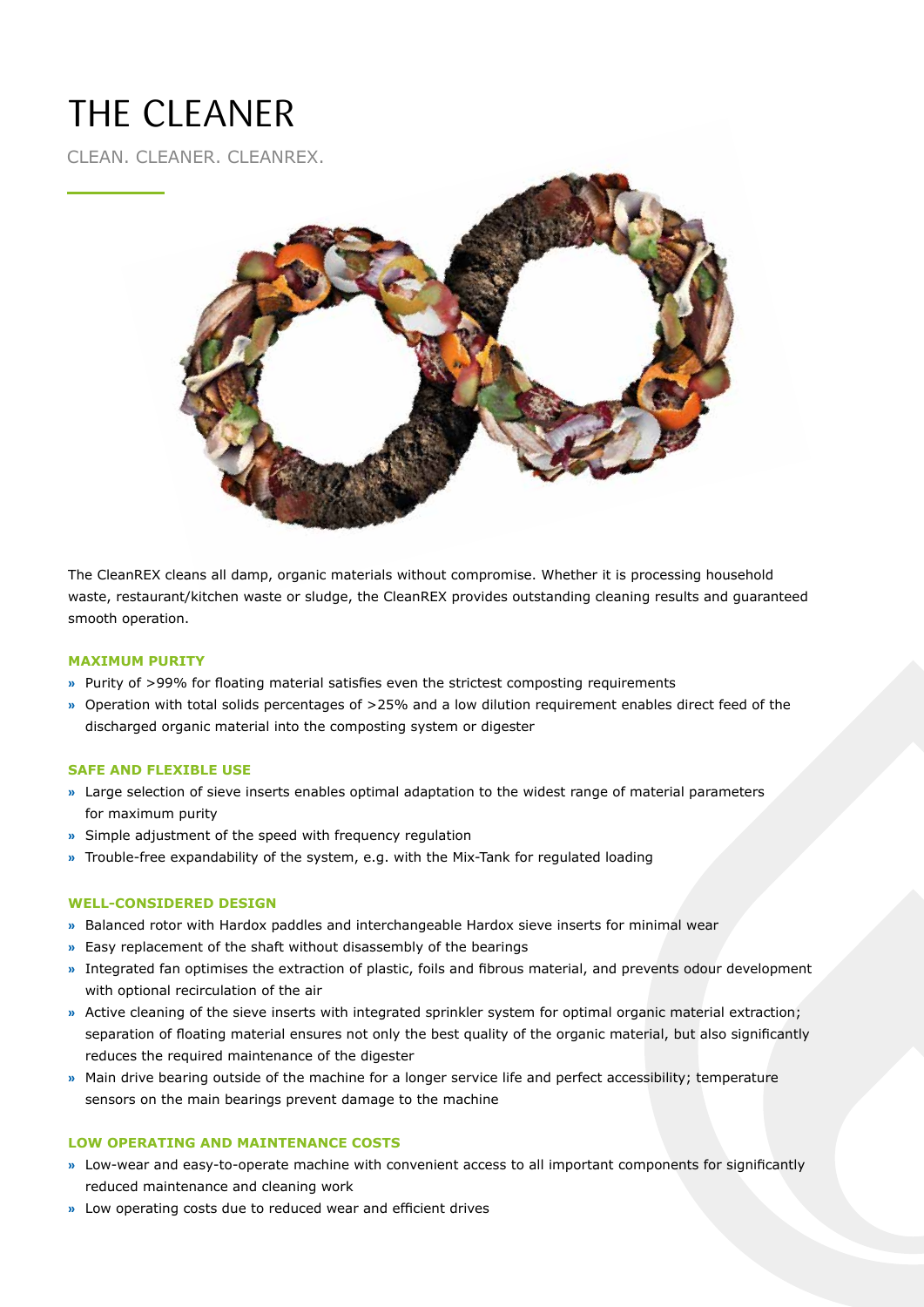# THE INTELLIGENCE

#### INNOVATIVE CONTROL UNIT FOR FULLY-AUTOMATIC, FAULT-FREE OPERATION

Safe operation of our machinery has absolute priority. Combined with maximum user-friendliness, our Clean-REX is used in the widest range of applications.

Our control unit was developed in-house and enables precise monitoring and control of the installed drive. Thanks to an integrated frequency controller, the speeds of the rotor can be adapted perfectly to the material. That makes the CleanREX very flexible with respect to output, for both organic material extraction and purity.

A patented fan system for the main chamber of the machine also ensures optimal separation of flying foreign objects by means of extraction and permanently increases the purity of the outgoing organic material.

In combination with the load monitoring of the drive, the system controls the supply of the product automatically and ensures continuous material flow without faults and damage to the key operating components.

The side inspection hatches ensure safe access for easy cleaning and maintenance of the CleanREX. They are provided with safety switches so that opening is only possible when the rotor is at a standstill.

#### **A Great Team**

The clever **Mix-Tank** is an optimal addition for the controlled loading of the CleanREX. With two horizontal screws arranged in a stacked configuration and an automatic water supply system, it ensures optimal mixture and perfect viscosity of the input material.

| <b>TECHNICAL DATA</b>      | <b>CleanREX 1800/</b> | <b>CleanREX 2500/</b> |
|----------------------------|-----------------------|-----------------------|
|                            | 30                    | 55                    |
| <b>Working width</b>       | 1800mm                | 2500mm                |
| <b>Diameter</b> (rotor)    | 830mm                 |                       |
| Length (outside)           | 2620mm                | 3320mm                |
| Width (outside)            | 2550mm                |                       |
| <b>Installation height</b> | 2660mm                |                       |
| <b>Drive output</b>        | 37kW                  | 55kW                  |
| <b>Output</b> (dry)        | $2.5t/h*$             | $4.5t/h*$             |
| Max. output (dry)          | $3.5t/h*$             | $6t/h*$               |
| <b>Output</b> (wet)        | 12.5t/h*              | 22.5t/h*              |
| Max. output (wet)          | 17.5t/h*              | $30t/h*$              |

\*All data in metric tons.

The capacity depends on the parameters of the material input and can vary accordingly.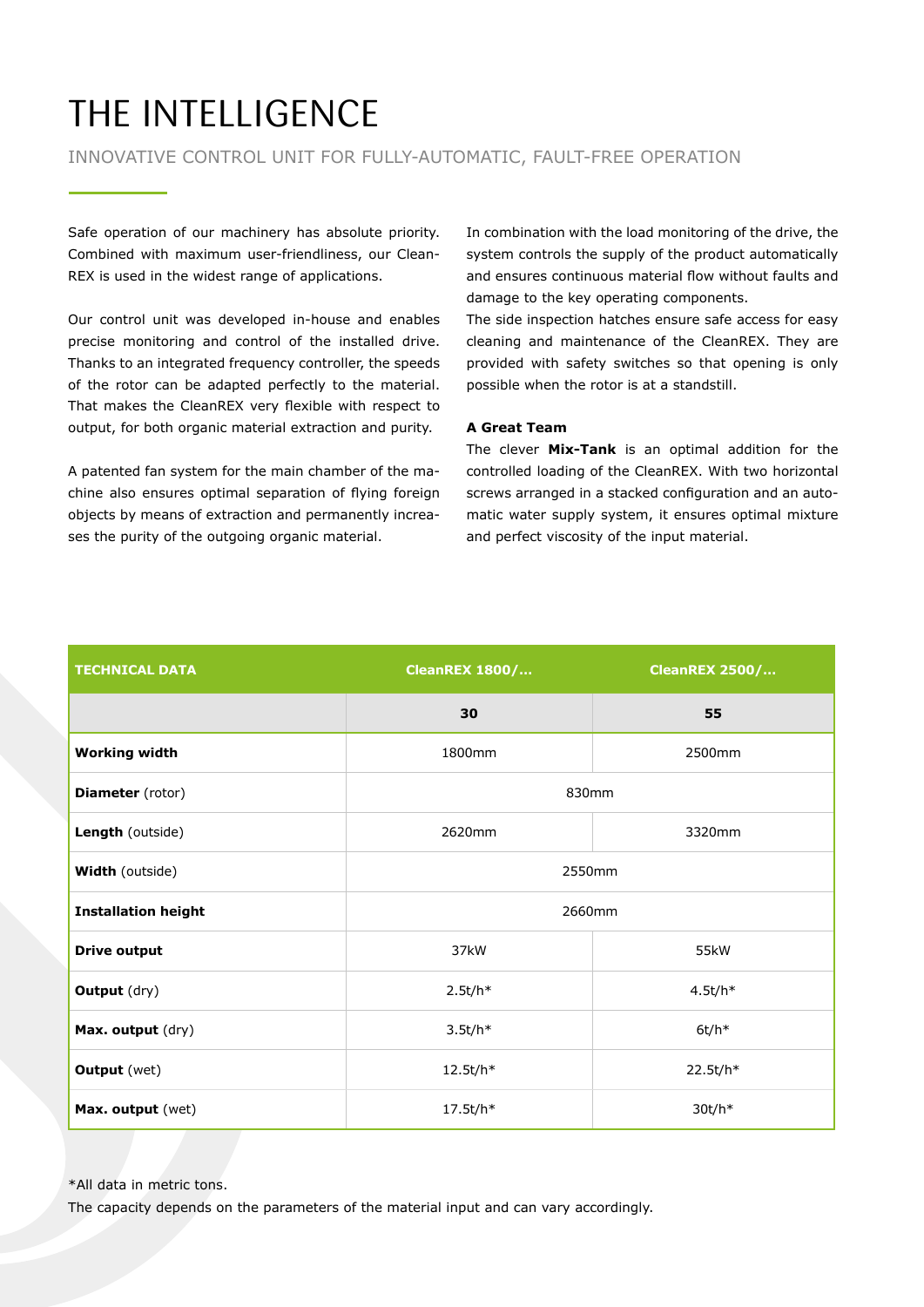## CLEANREX - EXAMPLE INSTALLATION

#### ORGANICS CLEANING MADE EASY

Our CleanREX is the optimal addition to your organic processing plant and, thanks to its compact installation dimensions, it can also be integrated into existing plants. As a post-processing stage for known organic material preparation technologies, our CleanREX ensures ideal separation of extraneous material from the liquid organic component and delivers top-quality fractions for combustion (reject) and composting or digestion (organic material).

With the accompanying control unit, the CleanREX can be adapted flexibly to the incoming material and ensure a continuous material flow in the plant. The CleanREX can be integrated into the existing plant and communicate with the loading equipment via common network protocols. Fully-automatic and controlled material supply, therefore, is incredibly easy.

In combination with the Anaergia Technologies Mix-Tank for loading of the CleanREX, optimal mixture and viscosity of the material are achieved for even better separation results.

As a supplement to our RIPTOR and our OREX extrusion presses, the CleanREX demonstrates its strengths and provides the purest organic material fractions that stand up to even the highest demands of composting regulations.